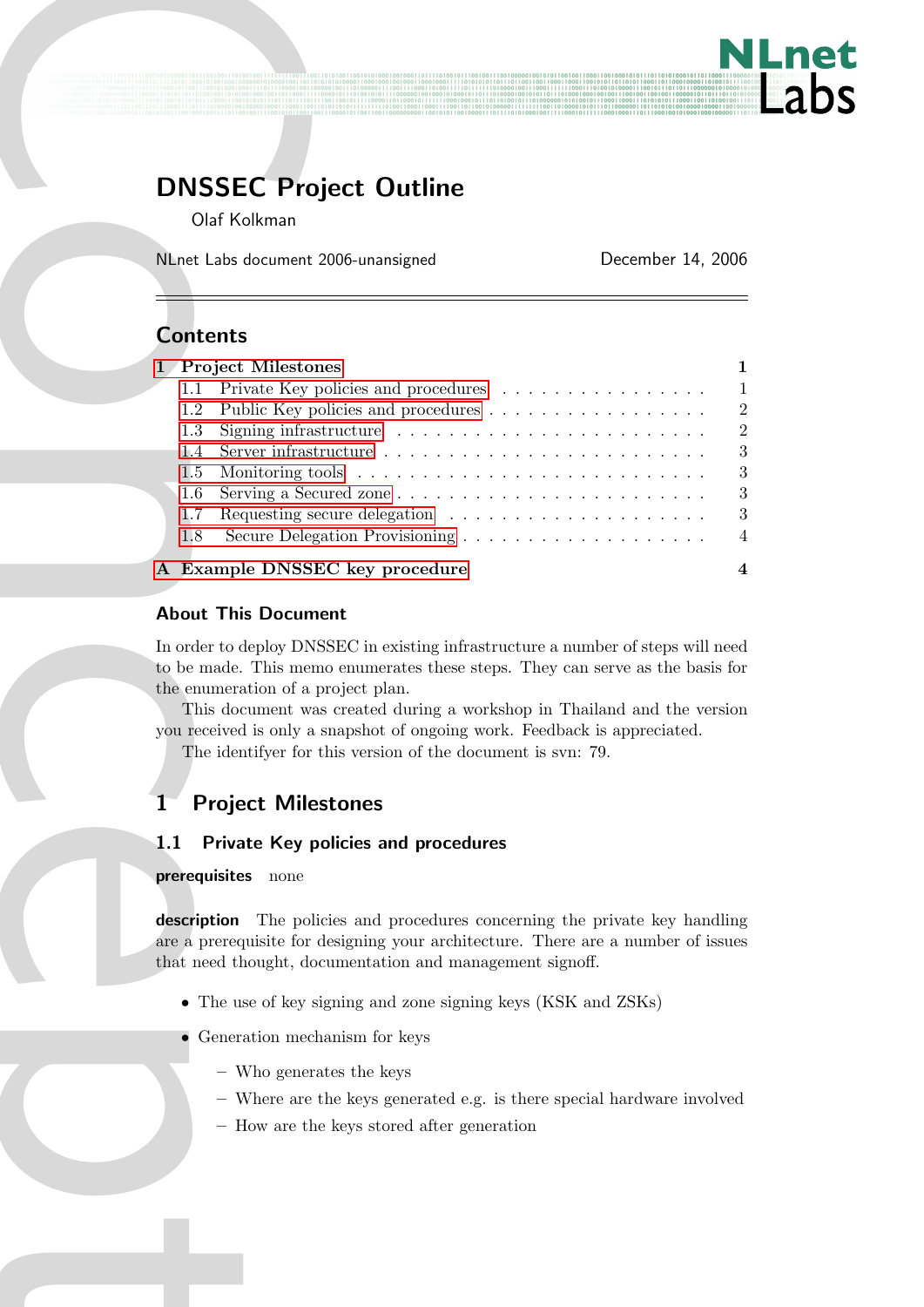#### 1 PROJECT MILESTONES

- Technical consideration: what is the source of randomness.
- What key lengths are used
- Who has access to the keys, is this different for KSKs and ZSKs
- Where and how are the keys stored in the production environment
- How long will the keys be used

1 PROJECT MILEST<br>
- Technical -<br>
- What key<br>
• Who has access<br>
• Where and how<br>
• How long will t<br>
Some of these dee<br>
happen if the key wo<br> **1.2 Public Key p**<br> **prerequisites**<br> **description** The pole of the transfer of the Some of these decisions may influence the complexity of your operation. In practice the considerations will need to be based on a risk analysis i.e. what will happen if the key would be compromised.

#### <span id="page-1-0"></span>1.2 Public Key policies and procedures

#### <span id="page-1-2"></span>prerequisites

description The policies concerning the public key could be published publicly so that all users that use your key as a trust-anchor know what they are up to.

These policies are closely related to your private key policy and should document

- If and how a distinction can be made between zone signing keys (ZSKs) and key signing keys (KSK).
- Signing frequencies of KSK and ZSKs.
- Rollover frequencies of KSK and ZSKs.
- Rollover techniques used (Further considerations see [\[2\]](#page-3-2) and [?] ).
- How the keys are published and which off-band mechanism(s) for validation are offered.
- How changes to the policy are announced in a way such these announcements can be validated.
- How will emergencies be communicate and how can people validate such messages.

In appendix A we have reproduced an example public key policy statement inspired on the one in use by the RIPE NCC.

#### <span id="page-1-1"></span>1.3 Signing infrastructure

prerequisites 1.2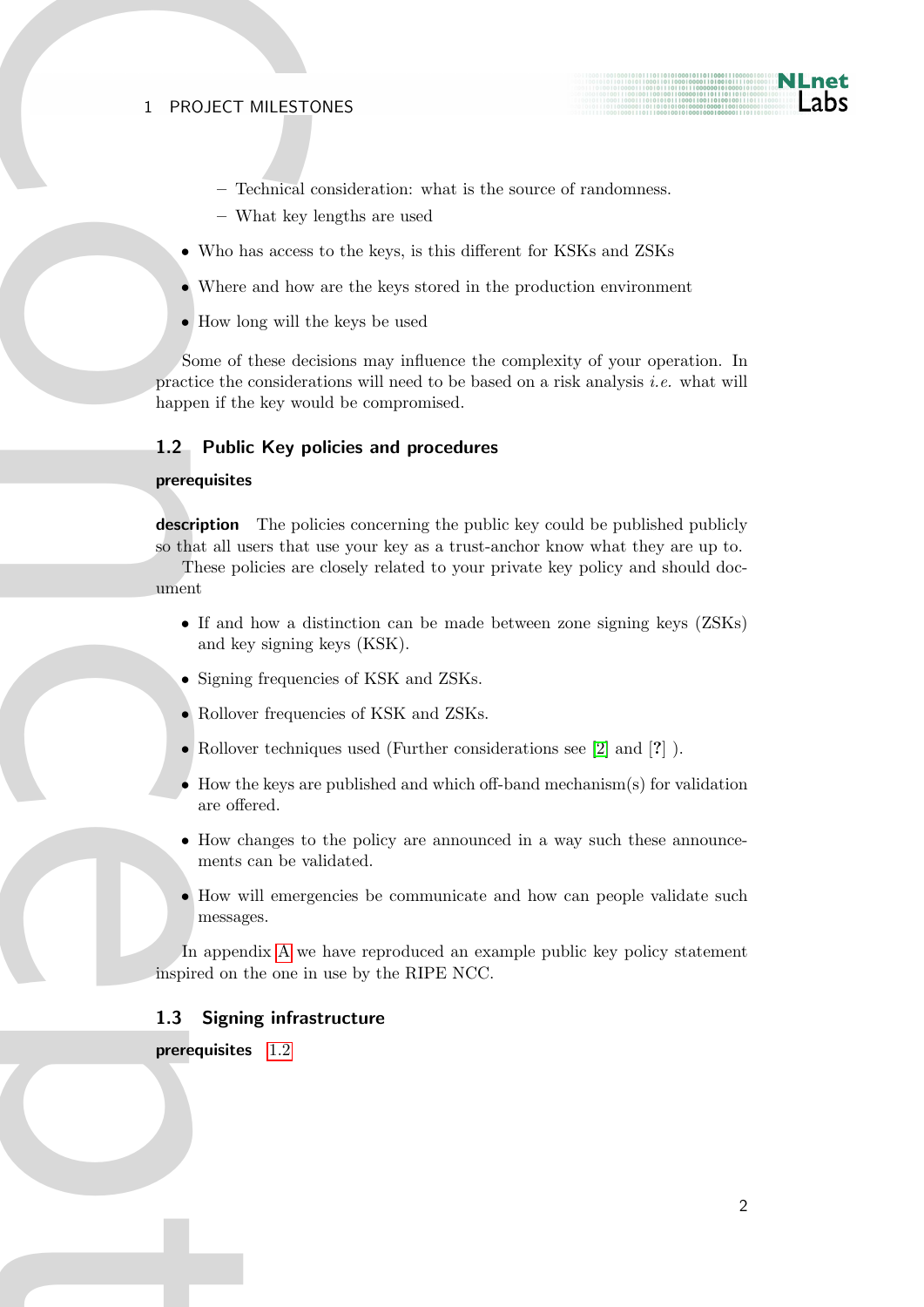## 1 PROJECT MILESTONES

1 PROJECT MILEST<br>
description The sign and records interesting inversion interesting and the DNS. If<br>
the able to depend on<br>
The design also d<br>
is arranged.<br>
1.4 Server infrast<br>
prerequisites Externed interesting the prese description The signing infrastructure is all the infrastructure needed to turn unsigned records into signed records. The architecture of this setup depends on how your provisioning system generates data for the DNS and how the data is put into the DNS. If you use proprietary systems without zone-files you may not be able to depend on standard tools.

The design also depends on how access to the private keys (ZSK and KSKs) is arranged.

## <span id="page-2-0"></span>1.4 Server infrastructure

prerequisites External, software needs to support same features.

description All the servers, primary and secondary zones, need to be able to support the DNSSEC protocol. If one of the servers does not support DNSSEC there will be failures. If you choose to deploy NSEC3 all the servers will need to support NSEC3

There could be concerns with respect to growth of the size of the zonefiles as kept in memory or to increased traffic or CPU loads. In practice the memory concerns may be the most problematic. But the increase in memory can be predicted [3].

For well provisioned server infrastructure the increase in CPU or network traffic should not be a problem.

#### <span id="page-2-1"></span>1.5 Monitoring tools

prerequisites 1.2

description Tools are essential to make sure that what is served is correct, that signatures will not expire and that your service levels are maintained.

When adding DNSSEC you will have to adapt or create monitoring tools.

#### <span id="page-2-2"></span>1.6 Serving a Secured zone

prerequisites 1.4 [1.5](#page-2-1) [1.2](#page-1-2) [1.2](#page-1-0)

description At this moment you are ready to load the first signed zone into your nameservers. It is also the moment you can publish your trust anchors.

#### <span id="page-2-3"></span>1.7 Requesting secure delegation

prerequisites 1.6

description Once your zone is served you can request a secure delegation with your parent, or in absence of a signed parent approach ISC for an entry in their DLV registry.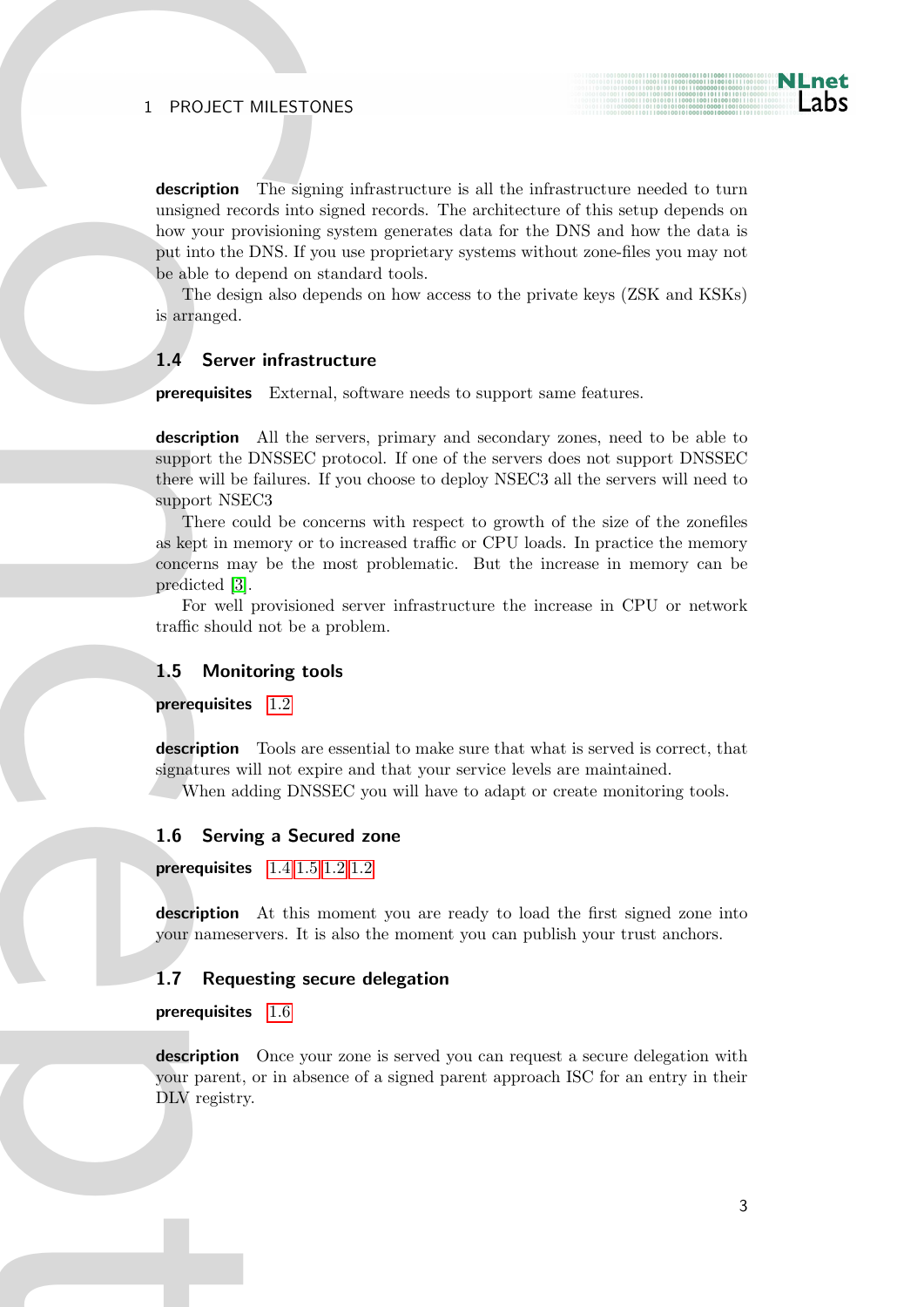### EXAMPLE DNSSEC KEY PROCEDURE

#### <span id="page-3-0"></span>1.8 Secure Delegation Provisioning

#### prerequisites 1.6

description For the provisioning of secure delegations you will have to perform two subtasks.

A EXAMPLE DNSSE<br>
1.8 S[e](http://www.ietf.org/rfc/rfc4641.txt)cure Dele<br>
perequisites 1.6<br>
description For the<br>
two subtasks.<br>
You will have to present the method you use for the<br>
repistrance, are est up<br>
The details of the<br>
repistrances are the method for excl You will have to provide a method for the zone-owners to securely enter the key signing key into your provisioning system. It is good to realize that the method you use for exchanging NS RRs has the same security requirements as the method for exchanging the DS information.

The details of the system depend a lot on how your registry, and possibly registrars, are set up. For registry-registrar interaction it may be good to note that EPP[1] supports DNSSEC.

You are advised to device a method to prevent your children to enter secure entry-points for which there are no keys in the DNS i.e. you should try to prevent security lameness.

The second subtask is that the DS RRs should be pulled from your provisioning system into the nameservers. The details of this process are also dependent on your organization, but the process used for NS records can probably be cloned.

## **References**

- <span id="page-3-4"></span>[1] S. Hollenbeck. Domain Name System (DNS) Security Extensions Mapping for the Extensible Provisioning Protocol (EPP). RFC 4310 (Proposed Standard), December 2005. <http://www.ietf.org/rfc/rfc4310.txt>.
- <span id="page-3-2"></span>[2] O. Kolkman and R. Gieben. DNSSEC Operational Practices. RFC 4641 (Proposed Standard), September 2006. [http://www.ietf.org/rfc/rfc4641.](http://www.ietf.org/rfc/rfc4641.txt) txt.
- <span id="page-3-3"></span>[3] Olaf Kolkman. Measuring the resource requirements of DNSSEC. RIPE NCC web pages. <http://www.ripe.net/ripe/docs/ripe-352.html>.

# <span id="page-3-1"></span>A Example DNSSEC key procedure

This is an example key policy, based on *i.e.* not a verbatim copy of, the key policy as developed for RIPE NCC.

- This procedure<sup>[1](#page-3-5)</sup> applies to each zone that the is signed.
- Each zone with at least one Zone Signing Key (ZSK). A ZSK is zone specific.

<span id="page-3-5"></span><sup>&</sup>lt;sup>1</sup>Based on the procedure published at the RIPE NCC